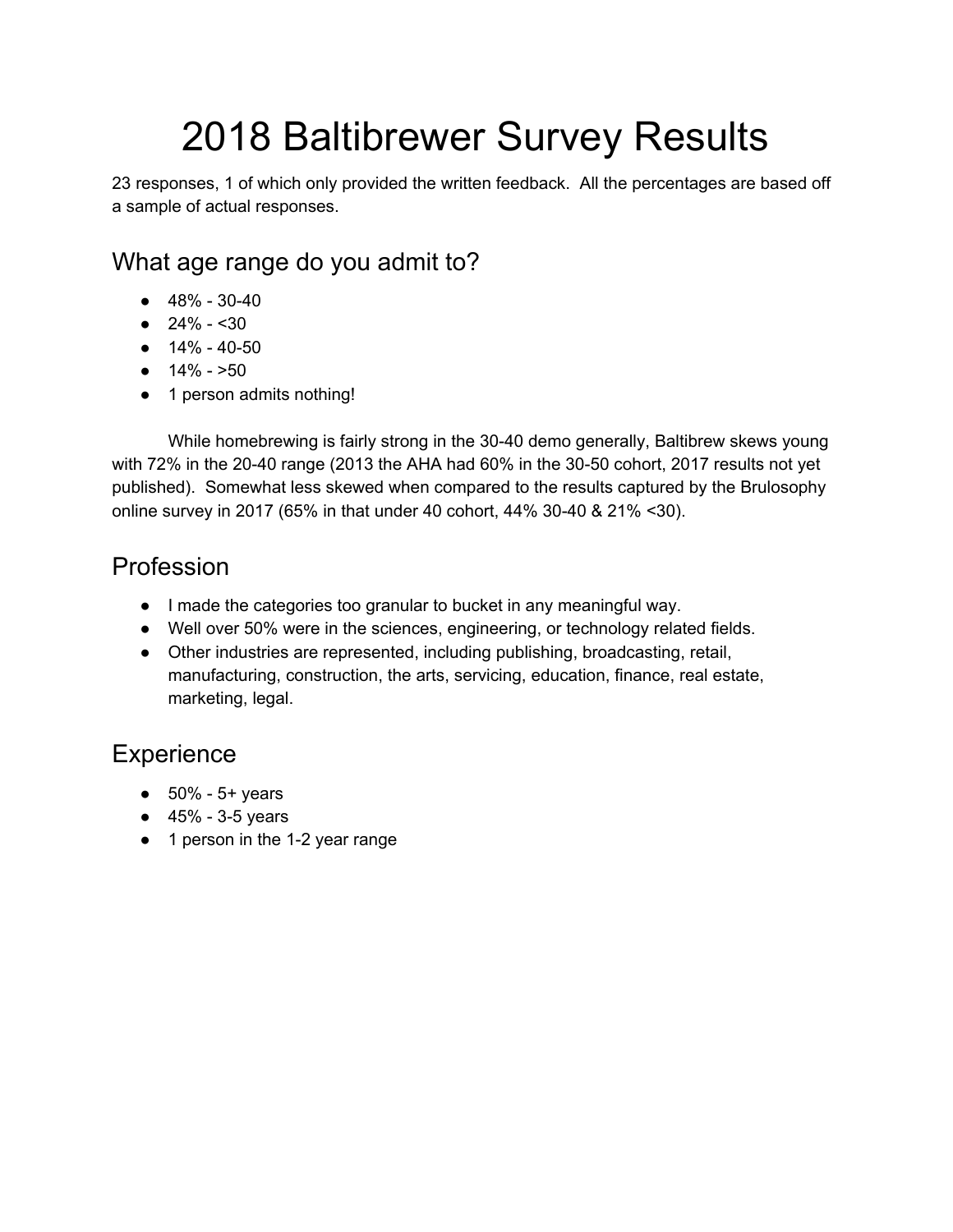

# What types of fermented beverages do you produce

We have many more sour brewers (50% vs 30%) than the Brulosophy average.

# How often do you brew?

- $\bullet$  41% Monthly
- 18% More than once a month
- 18% Quarterly
- 14% Not actively brewing
- 10% A few times a year

# What is the average volume of wort produced during a typical brew day?

● Almost 70% do 5+ gallons, 20% doing 10+ gallons, and the remainder doing 2-4 range. No 1 gallon brewers.

#### Which is your primary method of wort production?

● 73% are All Grain Brewers, the rest are evenly split between extract and partial mash. Which means we've more partial mash brewers than the Brulosophy survey captured.

# All Grain Brewers: Which of the following best describes your methods?

● 47% us batch sparge, 30% Fly Sparge, 23% BIAB (either full volume of w/ a sparge)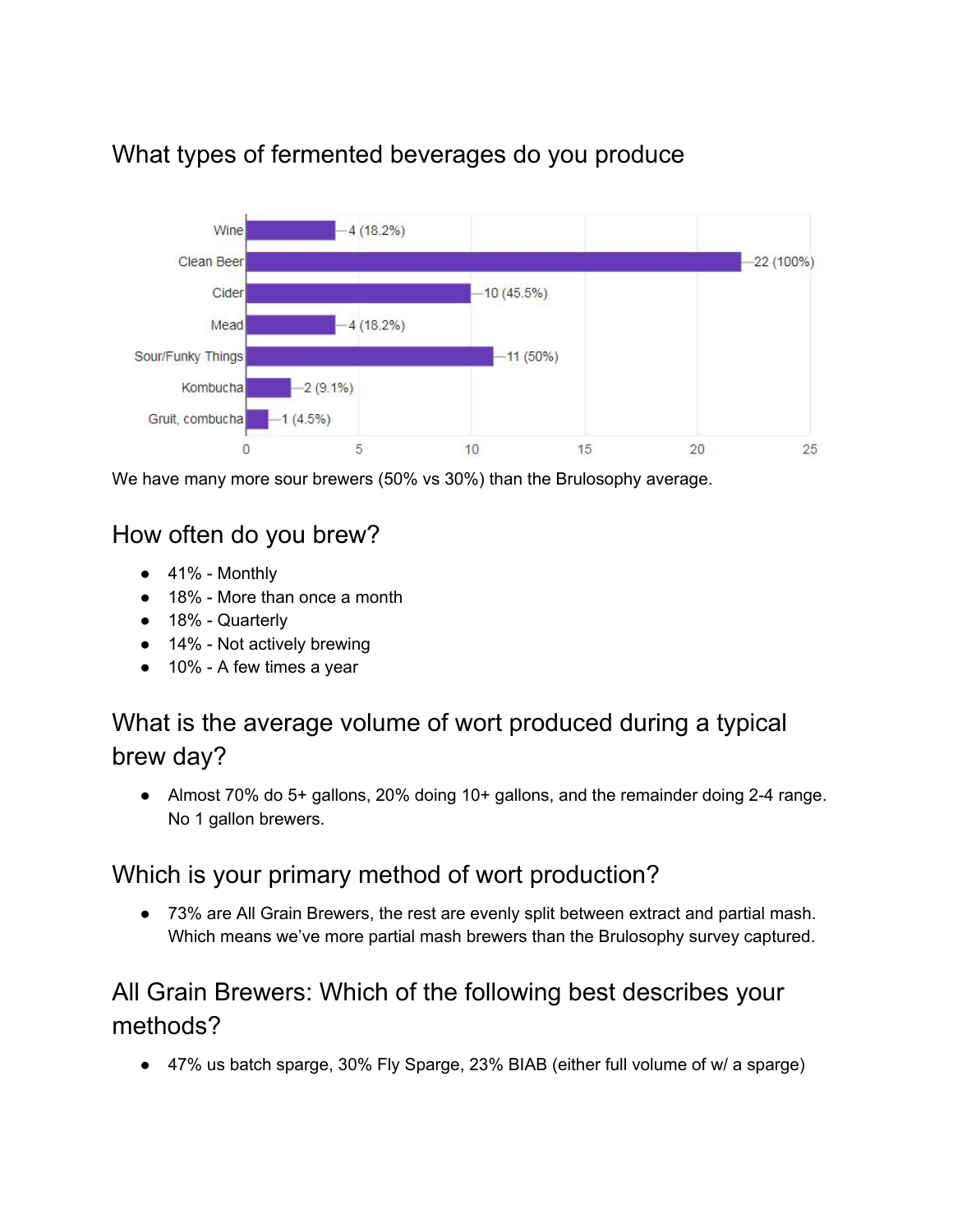# What is your average pre-boil efficiency?

● 75% hit that 70-80 % efficiency, and all but 1 of the rest is above that.

### Which of following readings do you take during brew day?



# Which of the following readings do you take during/after fermentation?



## Which describe your use of secondary fermenters?

● 27% always use a secondary, 27% never use a secondary, and the rest use it for specific things, the most common being extended aging.